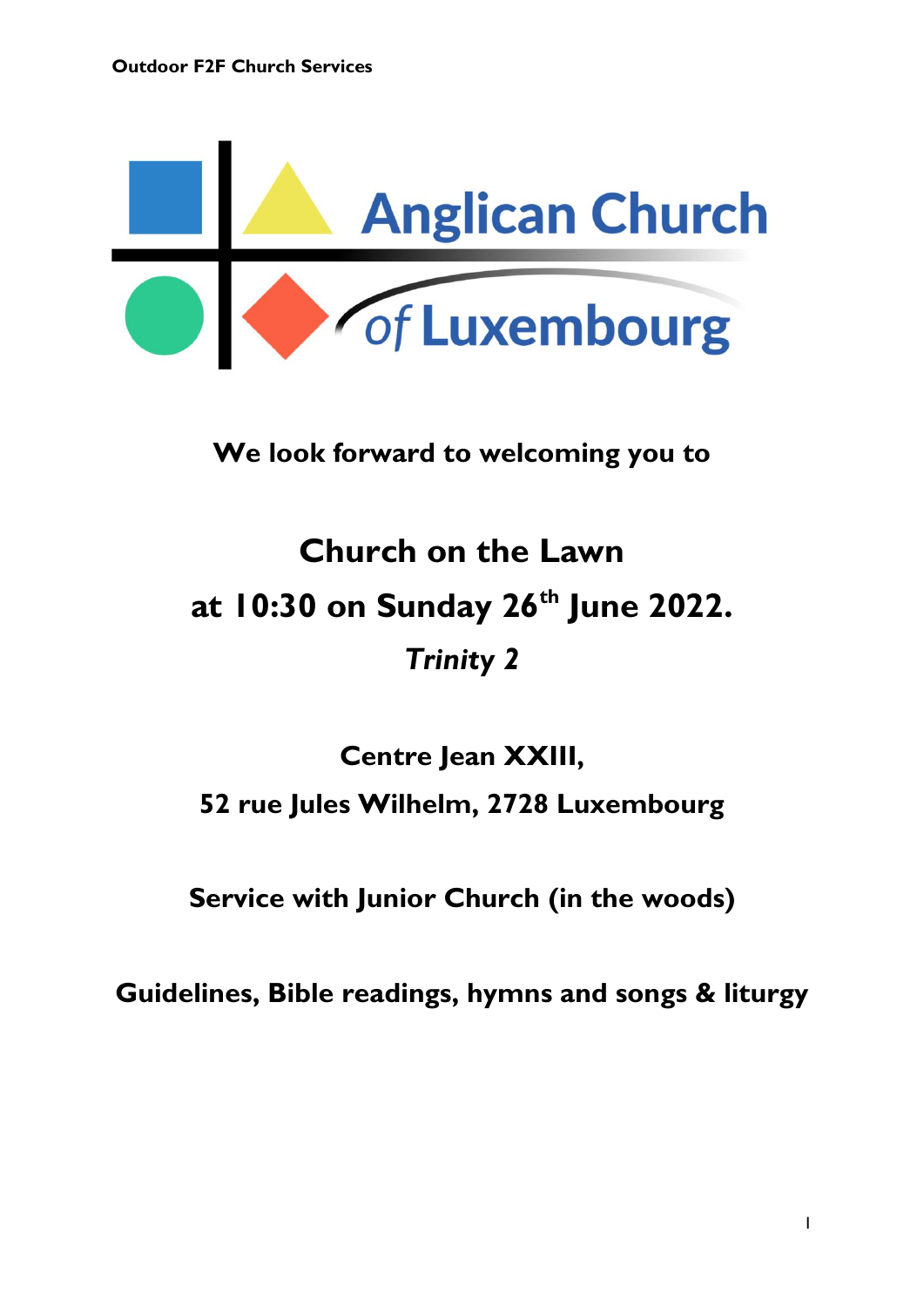| Sick? Symptomatic? Self-isolating / quarantining?<br>Stop! Please do not attend!                                                      |  |
|---------------------------------------------------------------------------------------------------------------------------------------|--|
| Please bring a chair or rug to sit on for the<br>Service.                                                                             |  |
| We will distribute bread and offer wine by<br>intinction (dipping the wafer) by the priest                                            |  |
| Junior Church children begin in the Service, then<br>go to their activities outdoors. Leaders will bring<br>them back before the end. |  |
| All Ages $-$ please don't play in the woods or<br>climb the trees!                                                                    |  |

Loving our neighbour means we each take responsibility for our own wellbeing and that of others, erring on the side of generosity and caution.

By attending a f2f Church service you agree that no liability will attach to the Church in the case of contracting COVID-19 infection.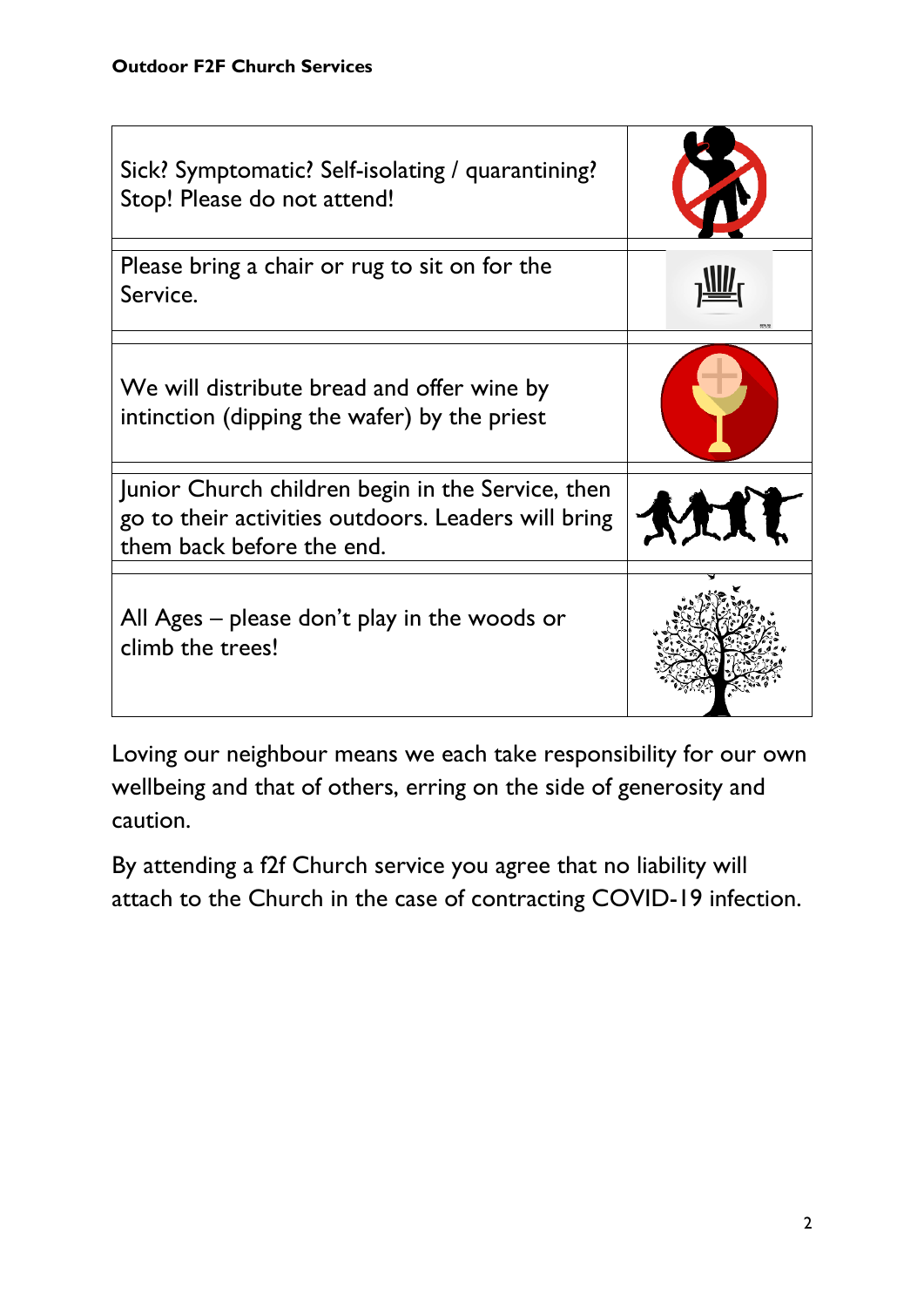

**No cash collection will be taken: please use this QR code to give using Digicash or consider giving regularly using a monthly bank transfer – thank you.**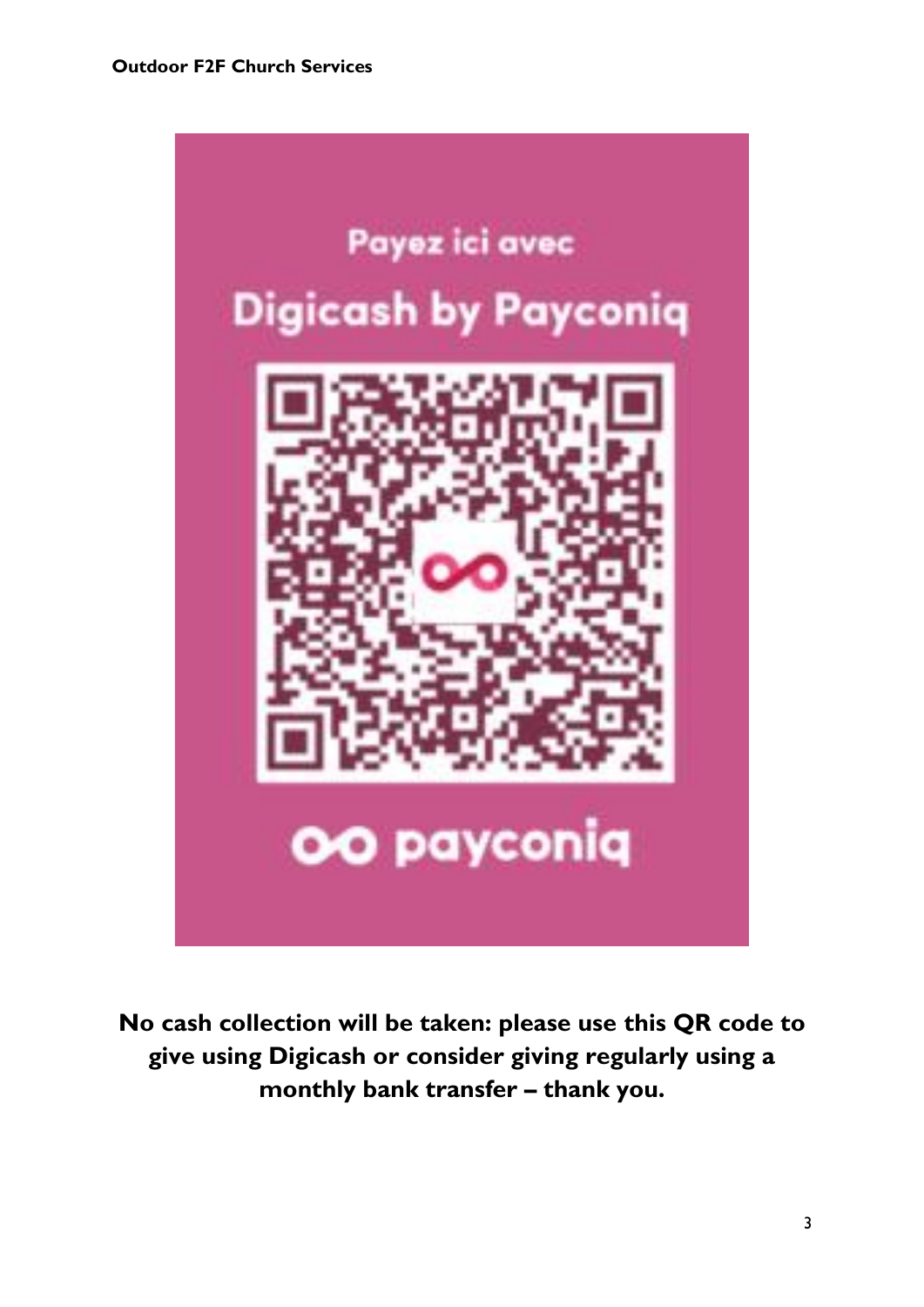## *1 Gathering together*

#### *1.1 Welcome*

#### *1.2 Call to worship: God is here!*

As we gather in this place - **God is here** Praise him in this outdoor space - **God is here** Walking, running, standing still - **God is here** Down the valleys, up the hills - **God is here** Praise him all you flying birds - **God is here** Praise him all you digging worms - **God is here** Praise him all you lofty trees - **God is here** Praise him beetles, bugs and bees - **God is here** Praise him clouds, and sun, and rain - **God is here** Praise him people on your way - **God is here** Say it to each other now - **God is here** Say it to the world around - **God is here** All creation sings God's praise - **God is here** We join in that praise and say - **God is here.**

#### *1.3 Song: He came down that we might have love*

**1 He came down that we may have love; he came down that we may have love; he came down that we may have love; hallelujah for evermore.**

*LEADER: Why did he come?*

- **2 He came down that we may have peace . . .**
- **3 He came down that we may have joy . . .**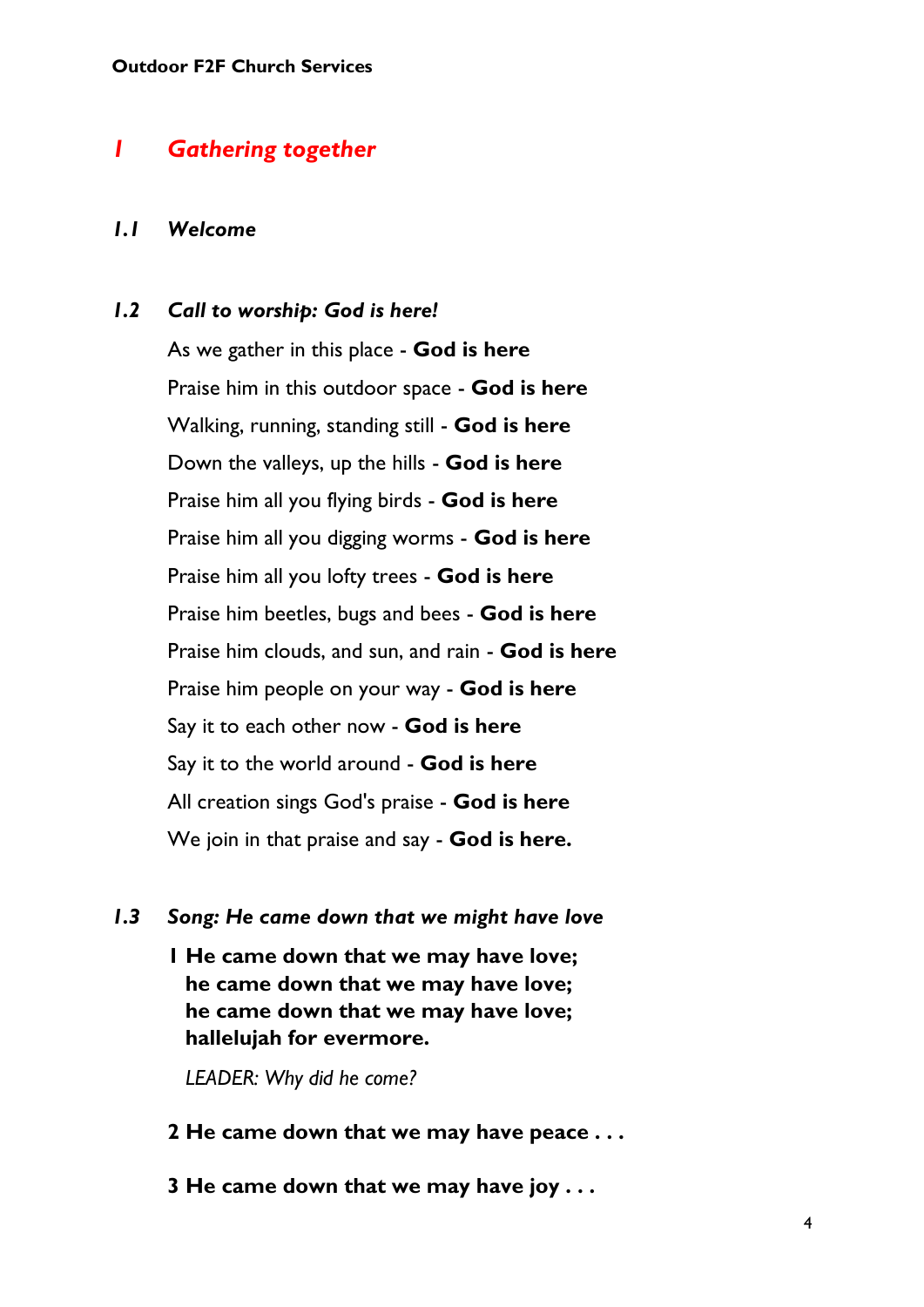**4 He came down that we may have power . . .**

**5 He came down that we may have hope . . .**

## *1.4 Collect for the Day: Trinity 2*

Faithful Creator, whose mercy never fails: deepen our faithfulness to you and to your living Word, Jesus Christ our Lord. **Amen**

*1.5 The Lord's Prayer* – pray in your natural language of prayer

## *1.6 The Peace*

*After words of introduction…*

The peace of the Lord be always with you: **and also with you**

#### *1.7 A Prayer for our learning*

**Holy Spirit, hear us; help us while we sing; breathe into the music of the praise we bring.**

**Holy Spirit, teach us through the words we read; bring to life the Bible with the light we need.**

**Holy Spirit, give us each a lively mind; make us more like Jesus, gracious, pure and kind.**

*Children go with their leaders to JC in the woods after the song*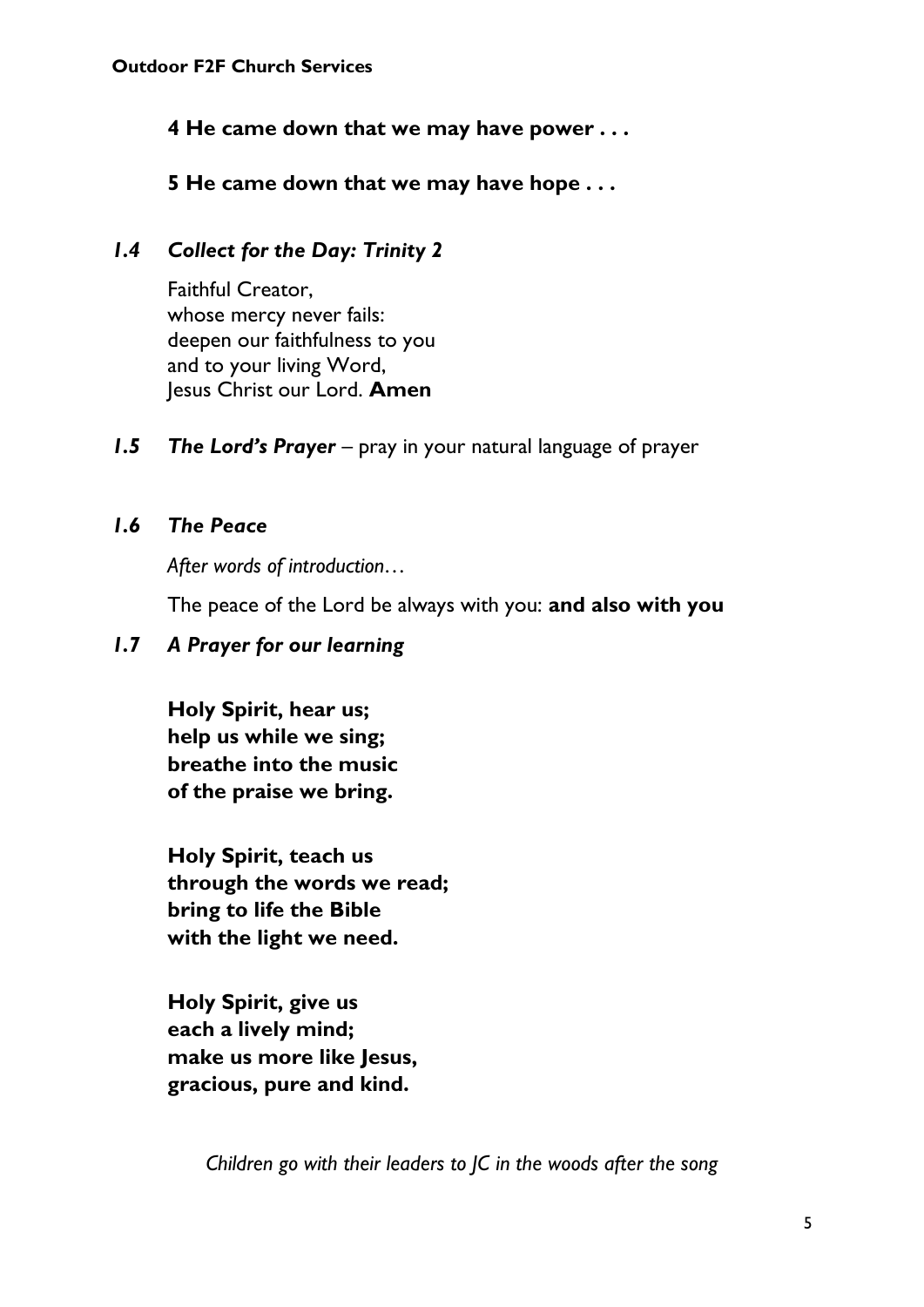

## *2 Listening together*

## *2.1 1 Kings 19:15-16, 19-end*

Then the Lord said to Elijah, "Go, return on your way to the wilderness of Damascus; when you arrive, you shall anoint Hazael as king over Aram. <sup>16</sup> Also you shall anoint Jehu son of Nimshi as king over Israel, and you shall anoint Elisha son of Shaphat of Abel-meholah as prophet in your place.

So he set out from there and found Elisha son of Shaphat, who was plowing. There were twelve yoke of oxen ahead of him, and he was with the twelfth. Elijah passed by him and threw his mantle over him. **<sup>20</sup>** He left the oxen, ran after Elijah, and said, "Let me kiss my father and my mother, and then I will follow you." Then Elijah said to him, "Go back again, for what have I done to you?" **<sup>21</sup>** He returned from following him, took the yoke of oxen, and slaughtered them; using the equipment from the oxen, he boiled their flesh and gave it to the people, and they ate. Then he set out and followed Elijah and became his servant.

This is the Word of the Lord: **Thanks be to God**

## *2.2 Gospel Reading: Luke 9: 51-end*

Hear the Gospel of our Lord Jesus Christ according to Luke.

## **Glory to you, O Lord.**

When the days drew near for him to be taken up, he set his face to go to Jerusalem. **<sup>52</sup>** And he sent messengers ahead of him. On their way they entered a village of the Samaritans to prepare for his arrival, **<sup>53</sup>** but they did not receive him because his face was set toward Jerusalem. **<sup>54</sup>** When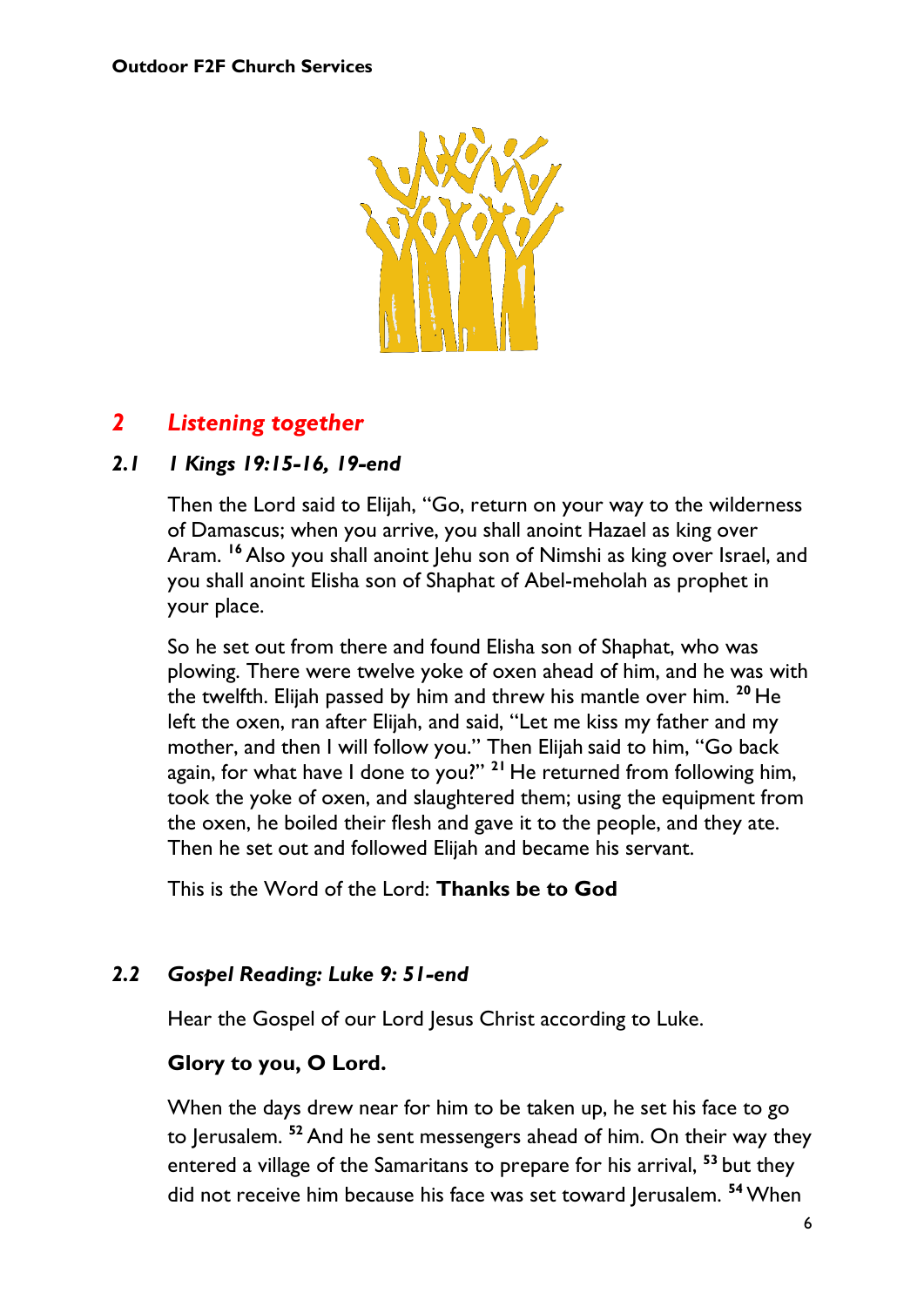his disciples James and John saw this, they said, "Lord, do you want us to command fire to come down from heaven and consume them?" **<sup>55</sup>** But he turned and rebuked them. **<sup>56</sup>** Then they went on to another village.

**<sup>57</sup>**As they were going along the road, someone said to him, "I will follow you wherever you go." **<sup>58</sup>** And Jesus said to him, "Foxes have holes, and birds of the air have nests, but the Son of Man has nowhere to lay his head." **<sup>59</sup>** To another he said, "Follow me." But he said, "Lord, first let me go and bury my father." **<sup>60</sup>** And Jesussaid to him, "Let the dead bury their own dead, but as for you, go and proclaim the kingdom of God." **<sup>61</sup>**Another said, "I will follow you, Lord, but let me first say farewell to those at my home." **<sup>62</sup>** And Jesus said to him, "No one who puts a hand to the plow and looks back is fit for the kingdom of God."

This is the Gospel of the Lord.

## **Praise to you, O Christ.**

*2.3 Sermon*

## *3 Responding together*

*3.1 Apostles' Creed*

**I believe in God, the Father almighty, creator of heaven and earth. I believe in Jesus Christ, his only Son, our Lord, who was conceived by the Holy Spirit, born of the Virgin Mary, suffered under Pontius Pilate, was crucified, died, and was buried; he descended to the dead. On the third day he rose again; he ascended into heaven, he is seated at the right hand of the Father,**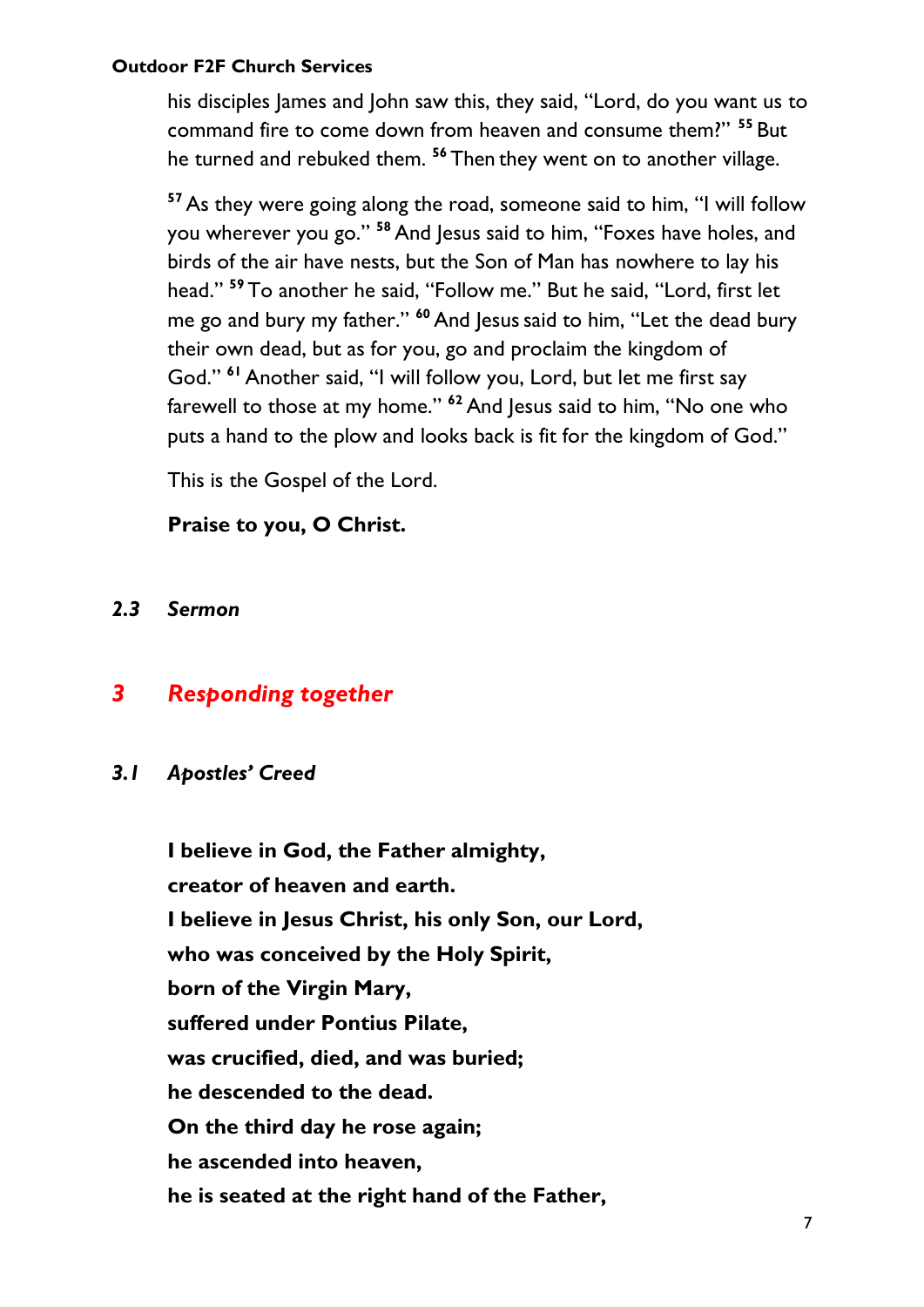**and he will come to judge the living and the dead. I believe in the Holy Spirit, the holy catholic Church, the communion of saints, the forgiveness of sins, the resurrection of the body, and the life everlasting. Amen.**

#### *3.2 Prayers of the People*

*What is on our hearts, what's on our minds?*

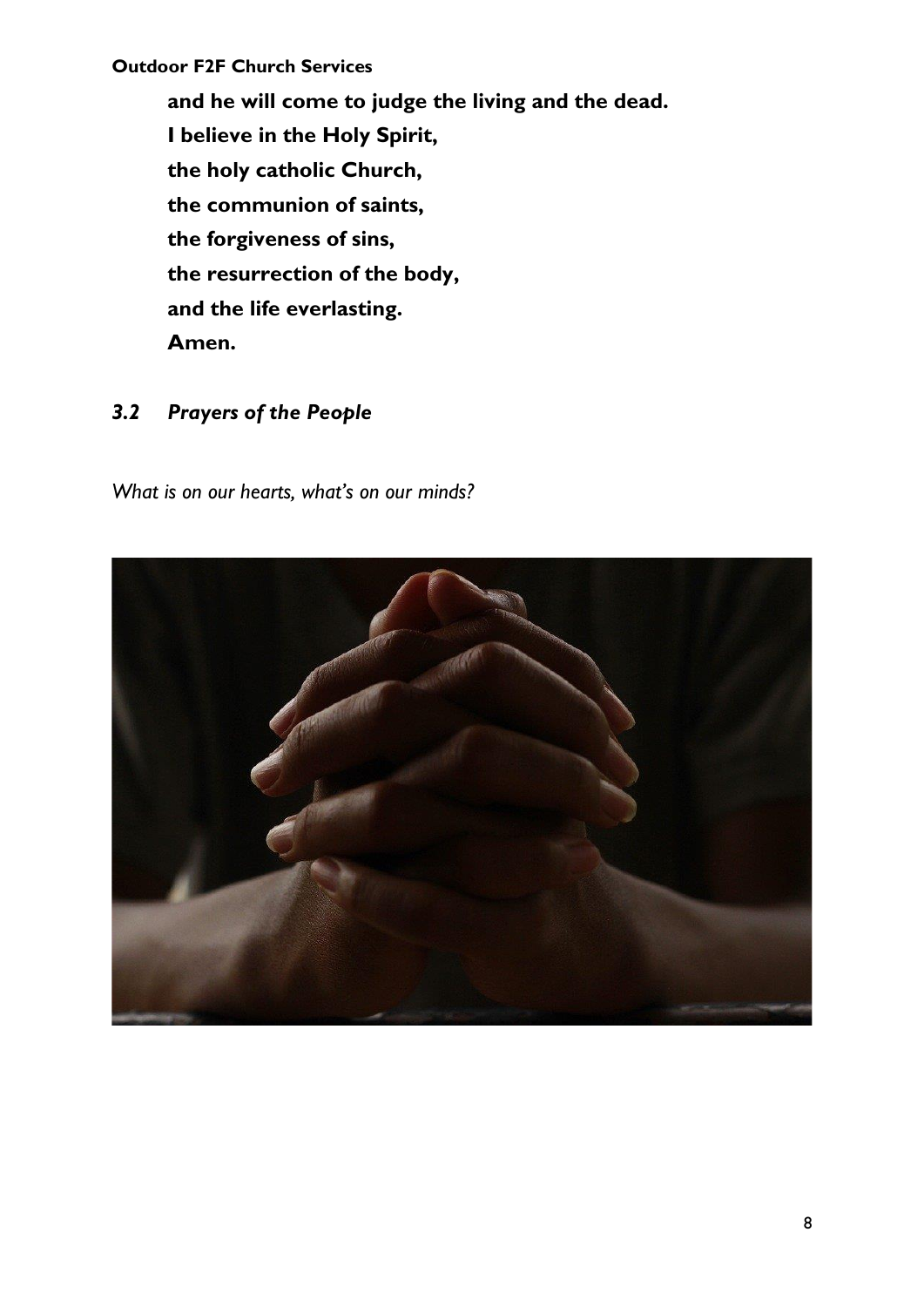*3.3 SING: The Kingdom of God is justice and joy*

**1 The kingdom of God is justice and joy; For Jesus restores what sin would destroy. God's power and glory in Jesus we know; And here and hereafter the kingdom shall grow.**

**2 The kingdom of God is mercy and grace; The captives are freed, the sinners find place, The outcast are welcomed God's banquet to share; And hope is awakened in place of despair.**

**3 The kingdom of God is challenge and choice: Believe the good news, repent and rejoice! God's love for us sinners brought Christ to his cross: Our crisis of judgement for gain or for loss.**

**4 God's kingdom is come, the gift and the goal; In Jesus begun, in heaven made whole. The heirs of the kingdom shall answer his call; And all things cry "Glory!" to God all in all.**

## *4 Receiving Holy Communion together*

#### *4.1 Introduction, Confession & Absolution*

Brothers and sisters,

as we prepare to share in Holy Communion, let us call to mind our sins, trusting in God's goodness and mercy and Jesus' redeeming work

#### **God of mercy,**

**we acknowledge that we are all sinners.**

**We turn from the wrong that we have thought and said and done,**

**and are mindful of all that we have failed to do.**

**For the sake of Jesus, who died for us,**

**forgive us for all that is past,**

**and help us to live each day in the light of Christ our Lord. Amen.**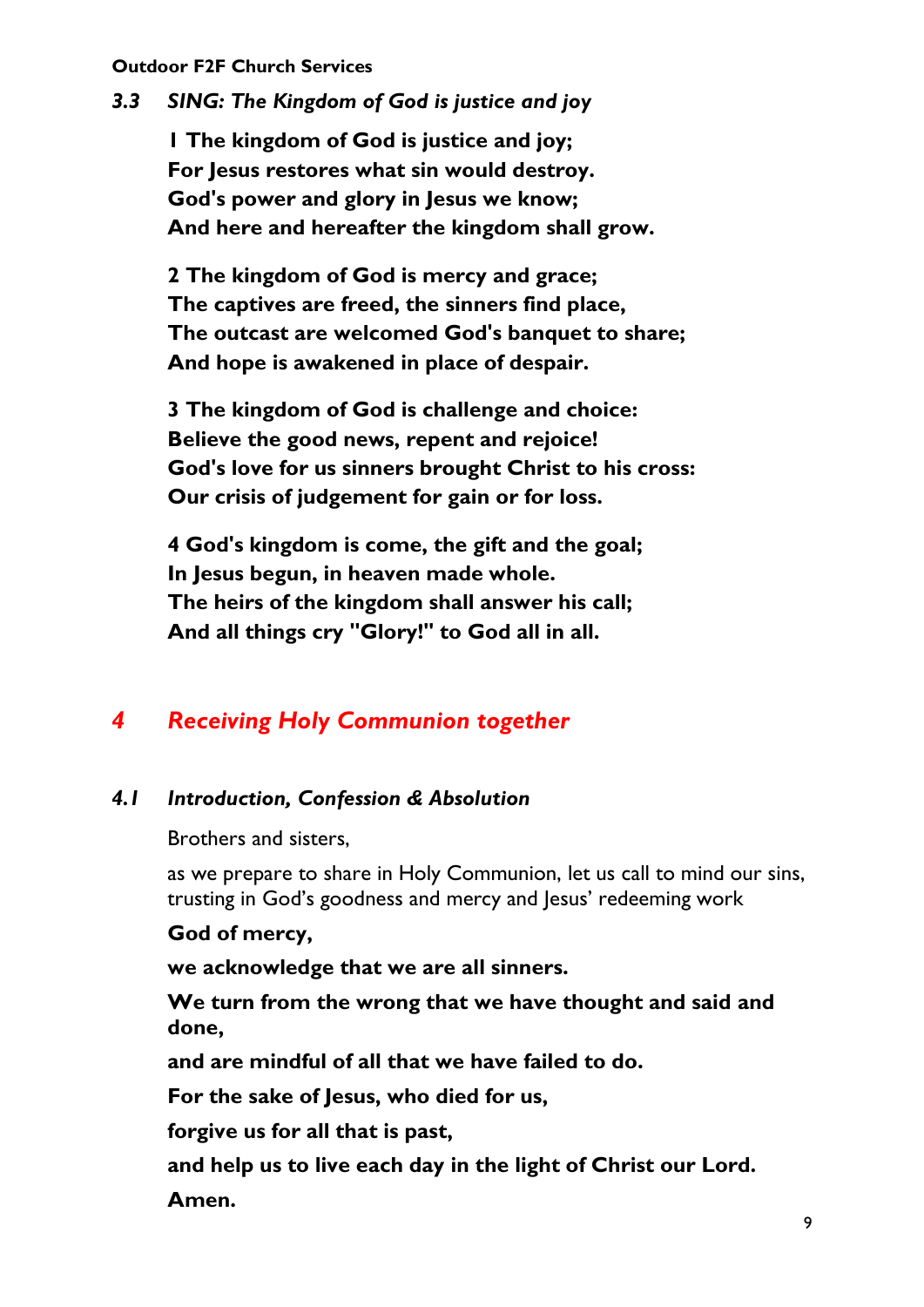#### *4.2 Thanksgiving Prayer G*

The Lord is here.

**His Spirit is with us.**

Lift up your hearts.

**We lift them to the Lord.**

Let us give thanks to the Lord our God.

#### **It is right to give thanks and praise.**

Blessed are you, Lord God, our light and our salvation; to you be glory and praise for ever. From the beginning you have created all things and all your works echo the silent music of your praise. In the fullness of time you made us in your image, the crown of all creation. You give us breath and speech, that with angels and archangels and all the powers of heaven we may find a voice to sing your praise: **Holy, holy, holy Lord, God of power and might, heaven and earth are full of your glory. Hosanna in the highest. Blessed is he who comes in the name of the Lord. Hosanna in the highest.** How wonderful the work of your hands, O Lord. As a mother tenderly gathers her children, you embraced a people as your own. When they turned away and rebelled your love remained steadfast. From them you raised up Jesus our Saviour, born of Mary, to be the living bread,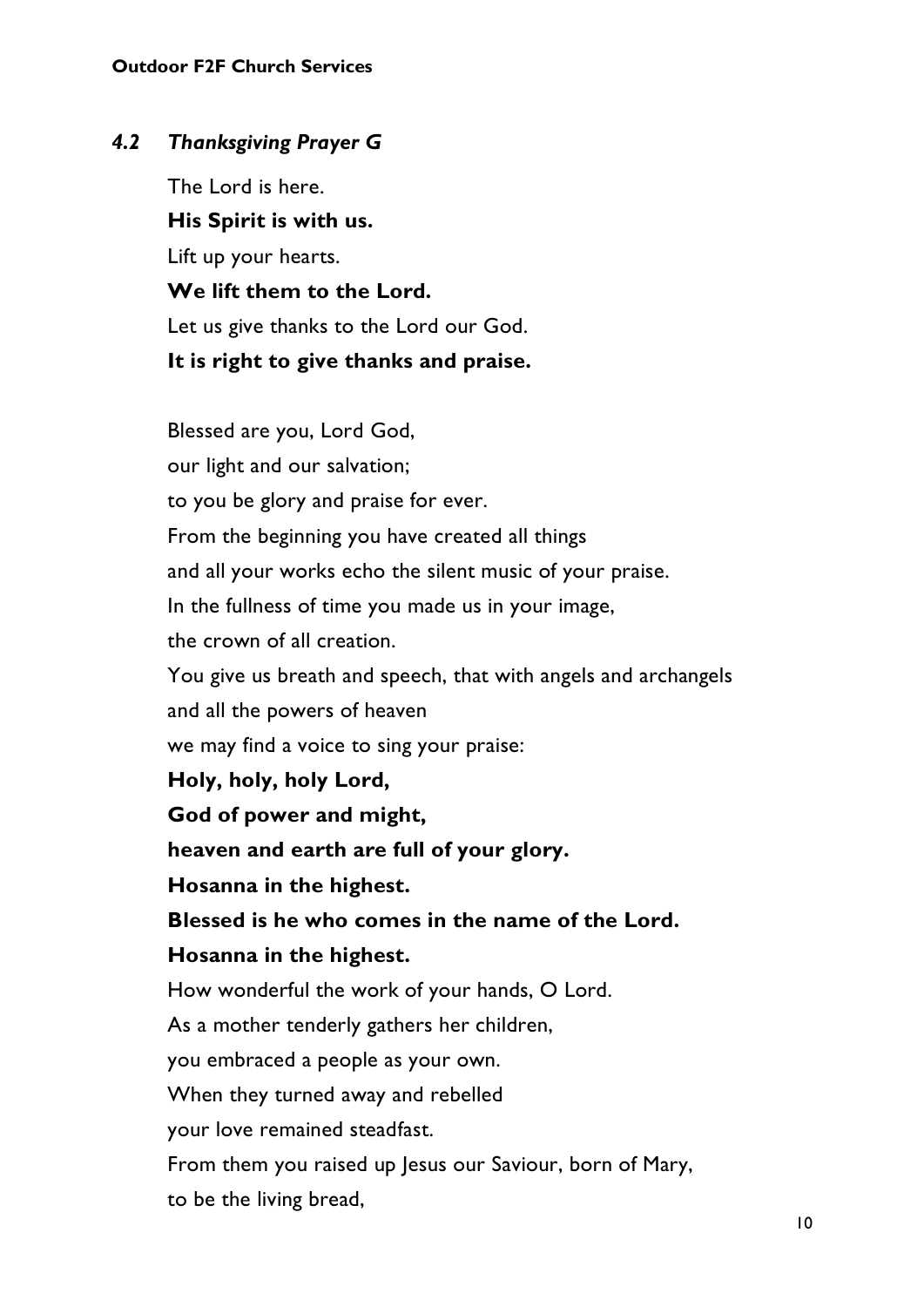in whom all our hungers are satisfied. He offered his life for sinners, and with a love stronger than death he opened wide his arms on the cross. On the night before he died, he came to supper with his friends and, taking bread, he gave you thanks. He broke it and gave it to them, saying: Take, eat; this is my body which is given for you; do this in remembrance of me. At the end of supper, taking the cup of wine, he gave you thanks, and said: Drink this, all of you; this is my blood of the new covenant, which is shed for you and for many for the forgiveness of sins. Do this, as often as you drink it, in remembrance of me.

Jesus Christ is Lord:

**Lord, by your cross and resurrection you have set us free. You are the Saviour of the world.**

Father, we plead with confidence his sacrifice made once for all upon the cross; we remember his dying and rising in glory, and we rejoice that he intercedes for us at your right hand. Pour out your Holy Spirit as we bring before you these gifts of your creation; may they be for us the body and blood of your dear Son. As we eat and drink these holy things in your presence, form us in the likeness of Christ, and build us into a living temple to your glory.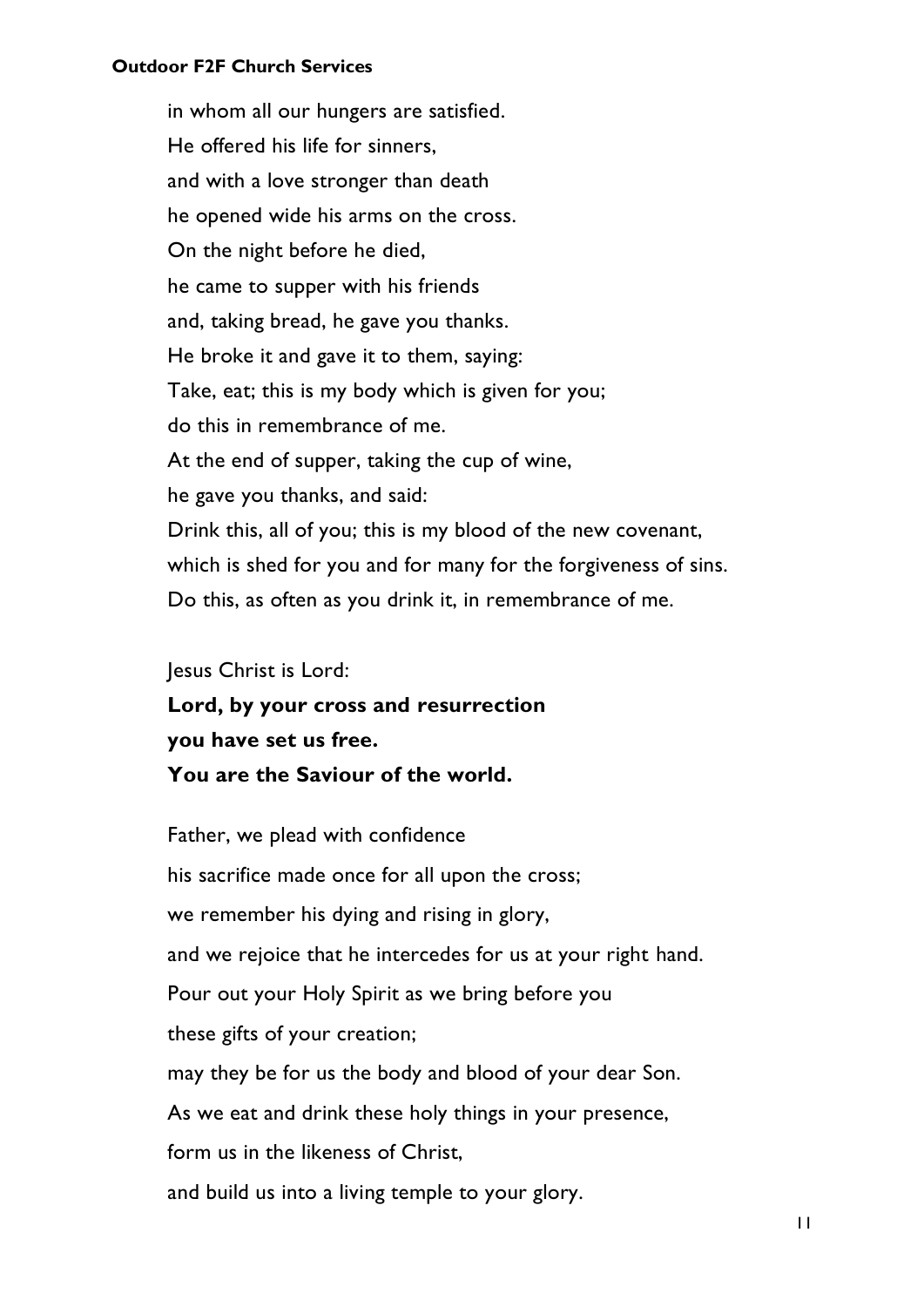Remember, Lord, your Church in every land. Reveal her unity, guard her faith, and preserve her in peace. Bring us at the last with all the saints to the vision of that eternal splendour for which you have created us; through Jesus Christ, our Lord, by whom, with whom, and in whom, with all who stand before you in earth and heaven, we worship you, Father almighty, in songs of everlasting praise: **Blessing and honour and glory and power be yours for ever and ever. Amen.**

*4.3 The Breaking of the Bread*

We break this bread to share in the body of Christ.

**Though we are many, we are one body, because we all share in one bread.**

#### *4.4 Agnus Dei*

**Jesus, Lamb of God, have mercy on us. Jesus, bearer of our sins, have mercy on us. Jesus, redeemer of the world, grant us peace.**

*Please come forward to receive Communion or a blessing. If you would like to receive wine, please point to the chalice and the priest will instinct (dip) the wafer in for you. Please receive the wafer on the flat of your hand in either case.*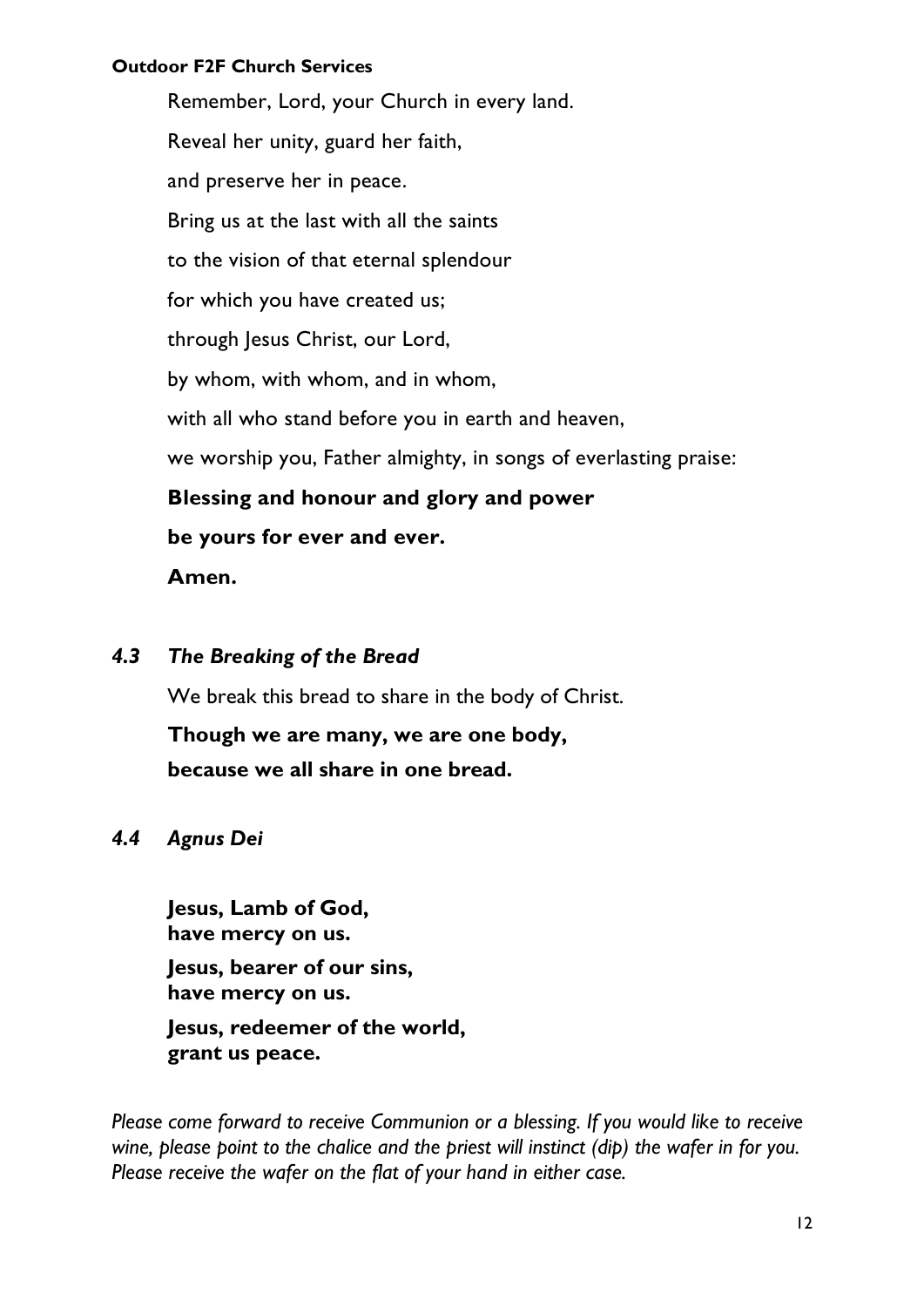

Elijah on Mount Carmel by Marc Chagall (1958)

#### *4.5 Prayer after Communion*

**Loving Father, we thank you for feeding us at the supper of your Son: sustain us with your Spirit, that we may serve you here on earth until our joy is complete in heaven, and we share in the eternal banquet with Jesus Christ our Lord. Amen.**